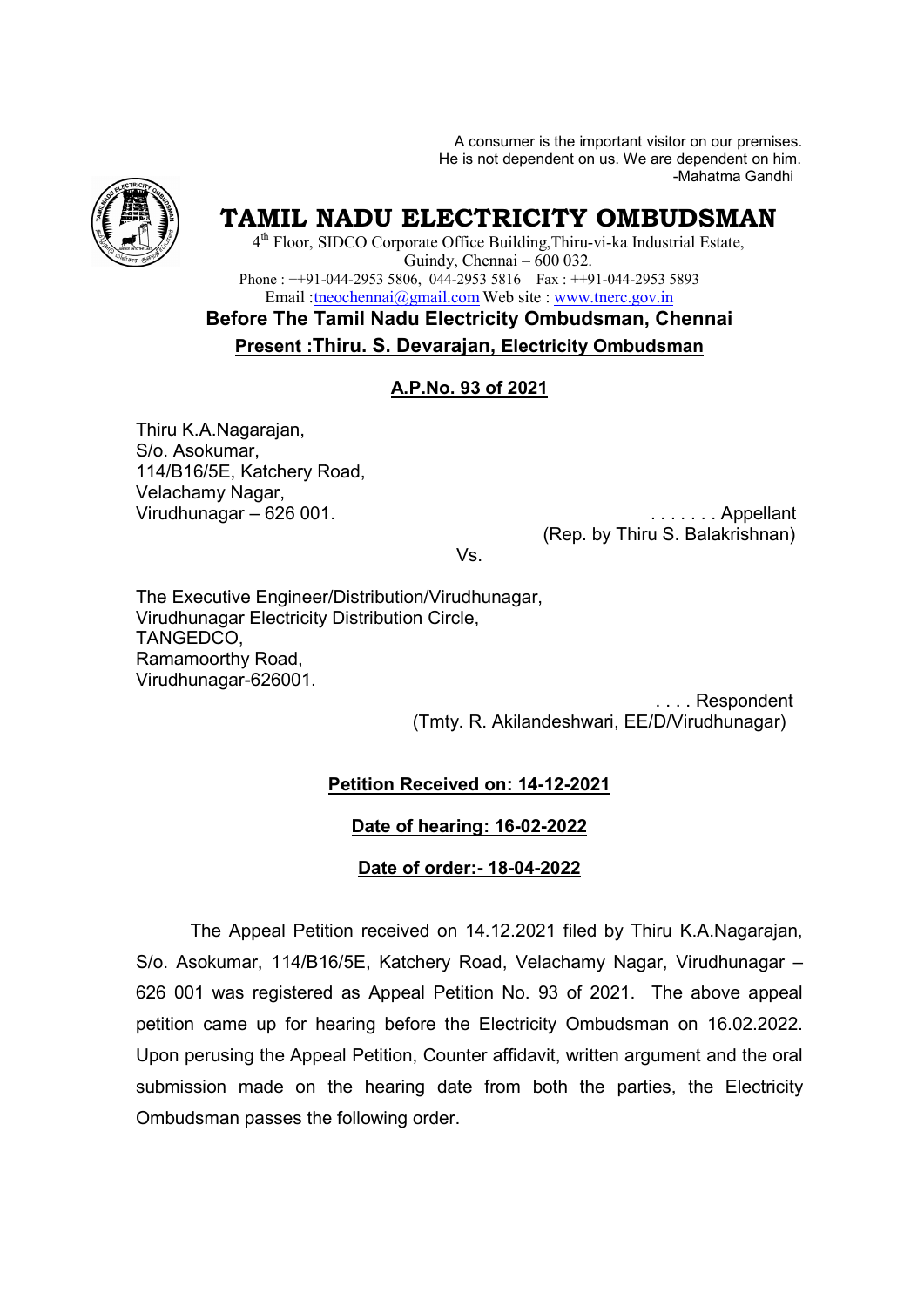# **ORDER**

# **1. Prayer of the Appellant:**

The Appellant has prayed to refund the excess amount collected under LT-VI (temporary supply tariff) instead of LT-IA and applicable compensation for the delay in effecting the tariff revision.

# **2.0 Brief History of the case:**

2.1 The Appellant has stated that an application was given to AE/West/Virudhunagar for change of tariff after completion of the building work. Due to the delay made by the AEE to inspect the site the appellant had to pay excess amount.

2.2 Hence the appellant has filed a petition with the CGRF of Virudhunagar EDC on 18.05.2021 requesting to refund the excess money collected. The CGRF of Virudhunagar EDC has issued an order dated 05.10.2021. Aggrieved over the order, the appellant has preferred this appeal petition before the Electricity Ombudsman.

# **3.0 Orders of the CGRF :**

3.1 The CGRF of Virudhunagar Electricity Distribution Circle have issued its order on 05.10.2021. The relevant portion of the order is extracted below :-

### <u>முடிவுரை:</u>

மனுதாரரின் மின் இணைப்பில் வீதப்பட்டி மாற்றம் செய்ததிலும், நிலையான கட்டணம் வசூல் செய்ததிலும், அதிகப்படியான தொகை ஏதும் வசூல் செய்யப்படவில்லை என்பதால் மனுதாரர் கோரியுள்ளவாறு தொகையை திருப்பியளிக்க தேவையில்லை என உத்தரவிட்டு மனு எண் 10/21–22 இம்மன்றத்தால் முடித்து வைக்கப்படுகிறது. மேலும், மனுதாரர் குறிப்பிட்டுள்ள சேவை குறைபாடுகளின்றி இனிவரும் காலங்களில் பணிபரிய உரிய அறிவுரைகள் வழங்க விருதுநகர் கோட்ட செயற்பொறியாளருக்கு இம்மன்றம் அறிவுறுத்தல் வழங்குகிறது."

# **4.0 Hearing held by the Electricity Ombudsman:**

4.1 To enable the Appellant and the Respondent to put forth their arguments, a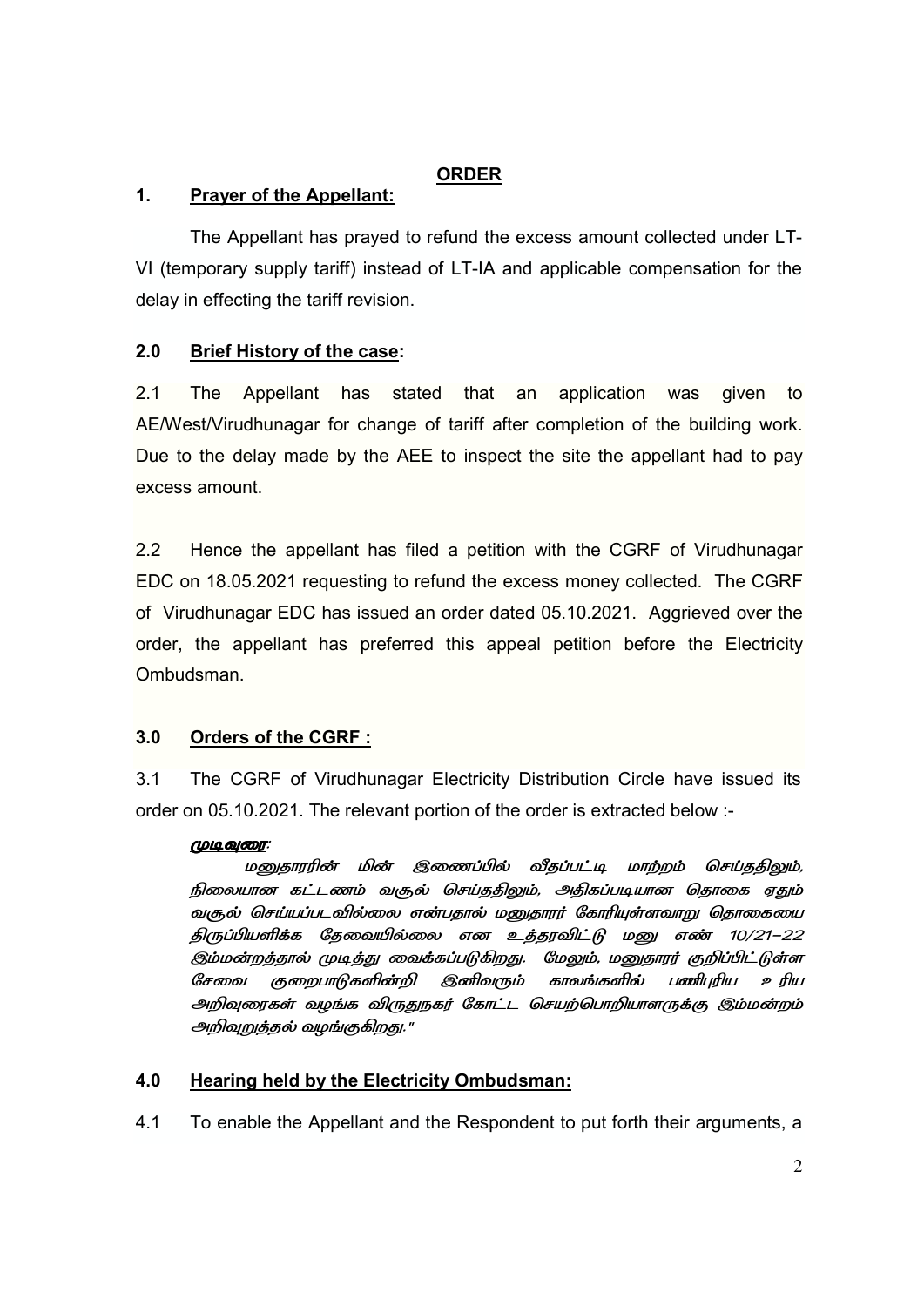hearing was conducted on 16.02.2022 through video conferencing.

4.2 On behalf of the Appellant Thiru S. Balakrishnan has attended the hearing and put forth his arguments.

4.3 The Respondent Tmty. R. Akilandeshwari, EE/D/Virudhunagar, Virudhunagar Electricity Distribution Circle has attended the hearing and put forth her arguments.

4.4 As the Electricity Ombudsman is the appellate authority, only the prayers which were submitted before the CGRF are considered for issuing order. Further the prayer which requires relief under the Regulations for CGRF and Electricity Ombudsman, 2004 alone are discussed hereunder.

### **5.0 Arguments of the Appellant :**

5.1 The Appellant has stated that tariff change application with latest Property Tax Receipt was given to The Assistant Engineer/Town/West/ Distribution /Virudhunagar/TANGEDCO on 05/05/2021 for the SC No:222-012-172 after occupying the house and getting the new house property tax receipt with the incorporation of door number & completing the service connection shifting works. No acknowledgement was given for the receipt of the application even after requesting the AE/ West/Town Virudhunagar to give the acknowledgement which is a mandatory one as per Tamil Nadu Electricity Distribution Standards and Performance (DSOP) Regulations 2004 under section 9.

5.2 The Appellant has stated that with delayed tariff revision he had to pay excess CC billing charges by way of temporary supply charges and he is eligible for the refund of excess money collected beyond the TNERC admissible days for effecting the tariff revision time limit along with the eligible compensation as per (DSOP) Regulations 2004 under section 9 (change of Tariff).

5.3 The Appellant has stated that excess money by way of fixed charges collected for the month of 11/2020 CC bill for exceeding the sanctioned demand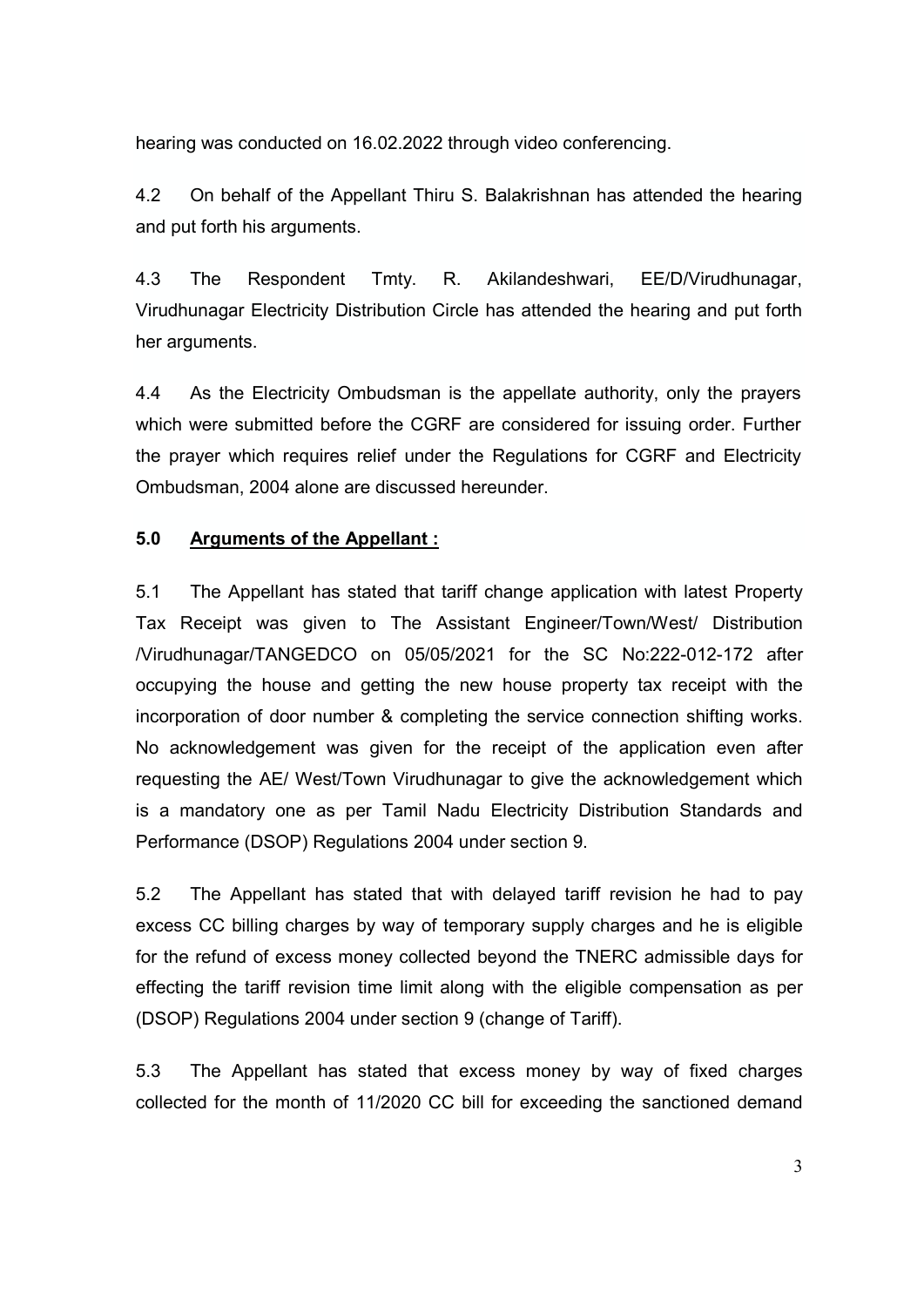without giving any intimation and receiving any dated acknowledgement from the consumer as per the Regulations under Tamil Nadu Electricity Supply Code (Amendments updated up to 30/06/2013) with Section 2 sub section 2 Excess Demand Charges in clause (III) (A).

5.4 The Appellant has stated that on 05.05.2021 while giving the application for the tariff revision no authentication had been attached for the completion of the house construction work. While effecting the service shifting on 05.05.2021, the authorities have confirmed the presence of the family members in the house (in fact the house was occupied on 19.04.2021 and can be verified with the latest house property tax receipt).

5.5 The sequential events that happened for the tariff revision is given below.

- Tariff revision Application submitted to AE/Town/West/Virudhunagar: 05/05/2021
- No acknowledgement was given by AE even after insisting for acknowledgement - reason quoted: due to Covid pandemic.
- ADE/Town/Virudhunagar inspection: 06//05/2021
- No communication to the consumer about the inspection either in person or through any one of the modes of communication medium - reason quoted: inadequacy of staff.
- As there was no action for the tariff revision a petition was raised to CGRF on 18.05.2021 vide petition No: 1805212058531
- On 07.06.2021 without anybody's intimation tariff revision was effected

5.6 The Appellant has stated that in the month of 11/2020 when the service maximum demand exceeded beyond the sanctioned demand of 1.32kw, penalty had been levied along with the fixed charges on the same first billing itself and the excess charges have been levied by the computer automatically.

5.7 The Appellant has stated that as the demand had increased the same month billing should reflect only the penalty and if there is repetition for the second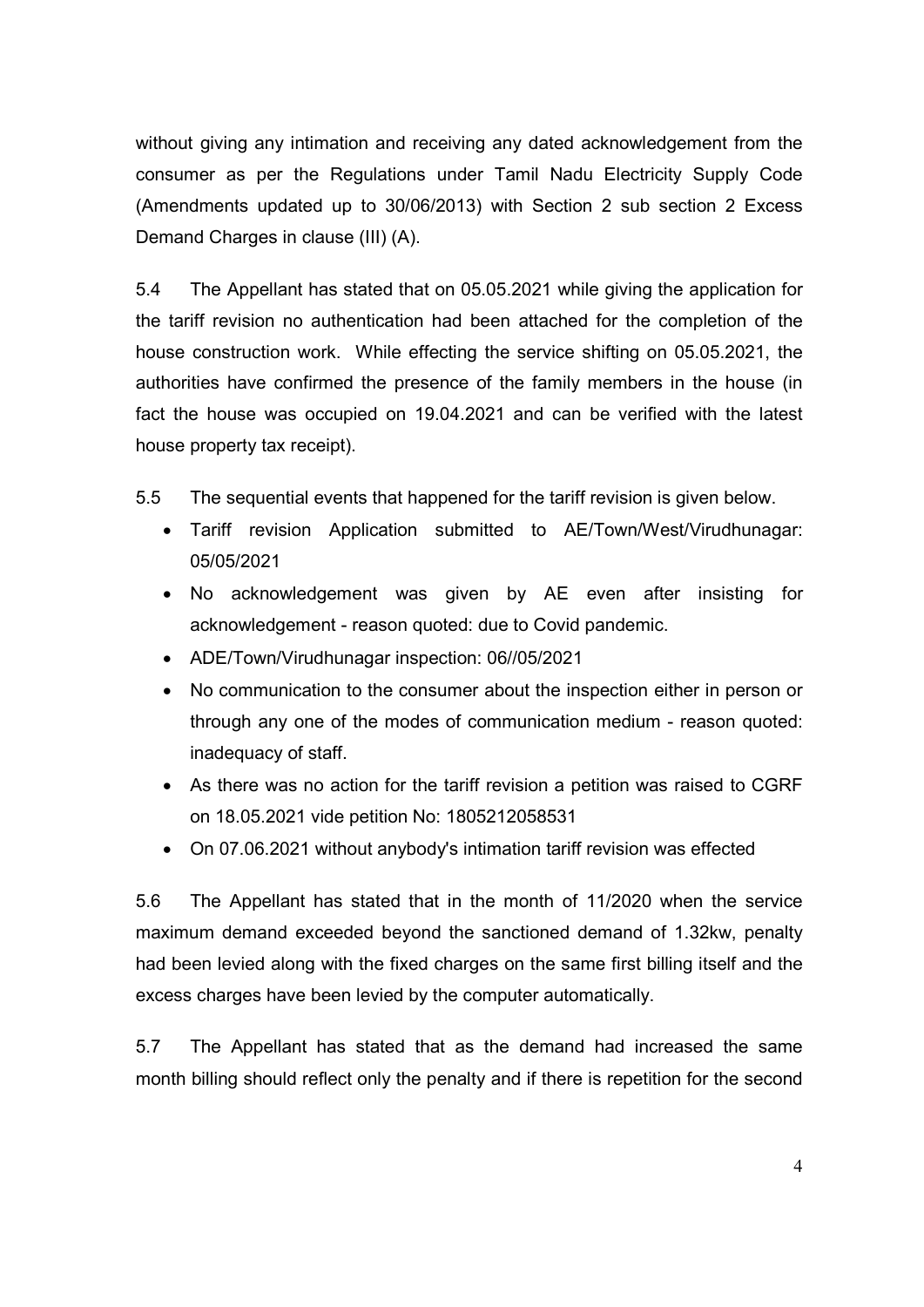month, intimation has to be given to the consumer and his dated acknowledgement has to be obtained for effecting increase in maximum demand.

5.8 The Appellant has stated that there was a delay of more than 32 days from the application handed over date to the date of effecting tariff revision and with the way the appellant eligible for the refund of excess amount collected by way of temporary supply tariff and applicable compensation for the delay in effecting the tariff revision (Application handed over to AE/WEST/TOWN/VIRUDHUNAGAR on 05/05/2021 and tariff revised on 07/06/2021).

5.9 The Appellant has stated that excess amount collected, by way of fixed charges for the month of 11/2020 CC bill, on the same month itself penalty along with fixed charges. The excess fixed charges amount collected has to be refunded.

5.10 The Appellant has stated that as per TANGEDCO's Tamil Nadu Electricity Distribution Standards and Performance (DSOP) Regulations 2004 under section 9 (Change of Tariff) the tariff revision should be completed within 7 days from the date of application (Licensee has to give an acknowledgement for the application receipt to the consumer) for tariff revision and it should be completed as per the time schedule of 7 days.

5.11 The Appellant has stated that compensation has to be given by the licensee for causing delay in the tariff revision:

- As per DSOP Regulation updated till 31/07/2008, under section 21, page 16 with sub section 1(f) for non effecting of tariff change a compensation of Rs 100/- per day subject to a maximum of Rs 1,000/- is leviable.
- Under section 21 with sub division 6, Responding to consumer's complaints Rs 25/- for each day of the delay subject to a maximum of Rs 250/- is leviable.
- Under section 21 with sub division 8 Grievance Handling Rs 50/- is to be paid as compensation.

### **6.0 Arguments of the Respondent:**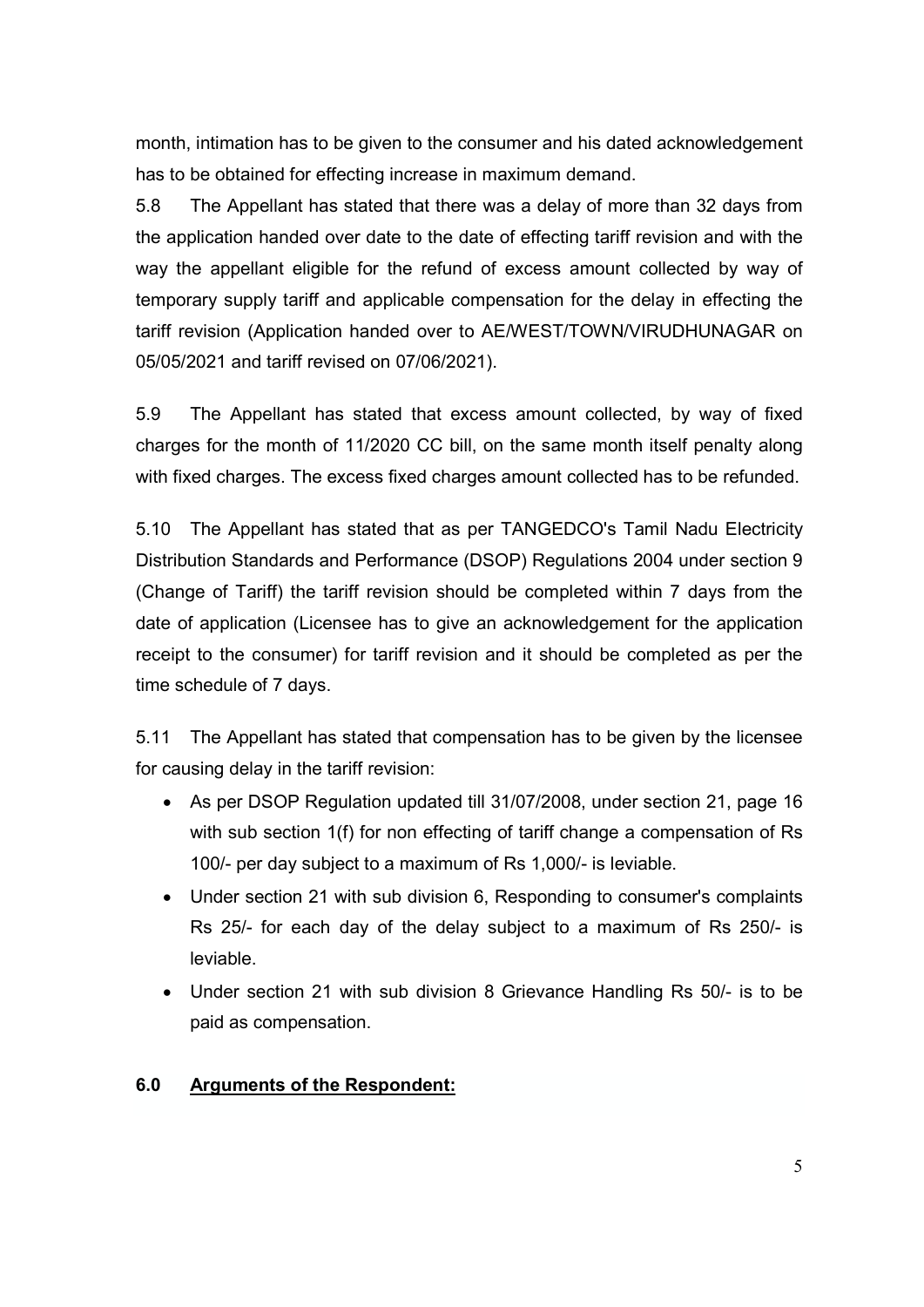6.1 The Respondent has submitted that the appellant Thiru. K.A. Nagarajan, S/o. Ashok kumar is provided with a low tension electric service connection number 07-222-012-172, under the jurisdiction of Assistant Engineer/ Town/West/Virudhunagar in Virudhunagar Division of Virudhunagar Electricity Distribution Circle. The issue relates to the alleged delay caused in effecting the tariff change and collection of excess money towards fixed charges in the billings of the said service connection.

6.2 The appellant was originally sanctioned and provided with a single phase service connection for construction of a new residential building under tariff VI, on 02.09.2020 with sanction Load 1.32KW. Thereafter, meter board shifting was done on receipt of requisition from the petitioner 05.05.2021, after payment of the required charges. The appellant, simultaneously made an application for tariff change to his premises, on the very same day. After carrying out the meter board shifting works, the petitioner's premises was inspected by the competent authority, viz, the Assistant Executive Engineer / Town/ Virudhunagar. Upon inspection, it was noticed that the construction works were not completed in full shape and hence the same was informed by the inspecting authority to the mason, one Thiru. Karuppasamy who was present at the time of inspection, to complete the construction works in full shape and inform the same to TANGEDCO authorities, for passing the tariff change orders.

6.3 The Respondent has submitted that due covid-19 pandemic TANGEDCO offices were functioning with a limited strength of 50% due to lockdown and curfew measures imposed by the Government of Tamil Nadu, for various periods, from 06.05.2021 to 20.05.2021, from 10.05.2021 to 24.05.2021, from 24.05.2021 to 31.05.2021, from 31.05.2021 to 07.06.2021, from 07.06.2021 to 14.06.2021.

6.4 The Respondent has submitted that the petitioner through his e-mail representation dated 18.05.2021 to the CGRF had requested for effecting the tariff change. Even amidst the lockdown imposed due to covid-19 pandemic, the petitioner's premises was inspected by the Assistant Executive Engineer / Town/ Virudhunagar on 7-6-2021 and it was found that the house construction works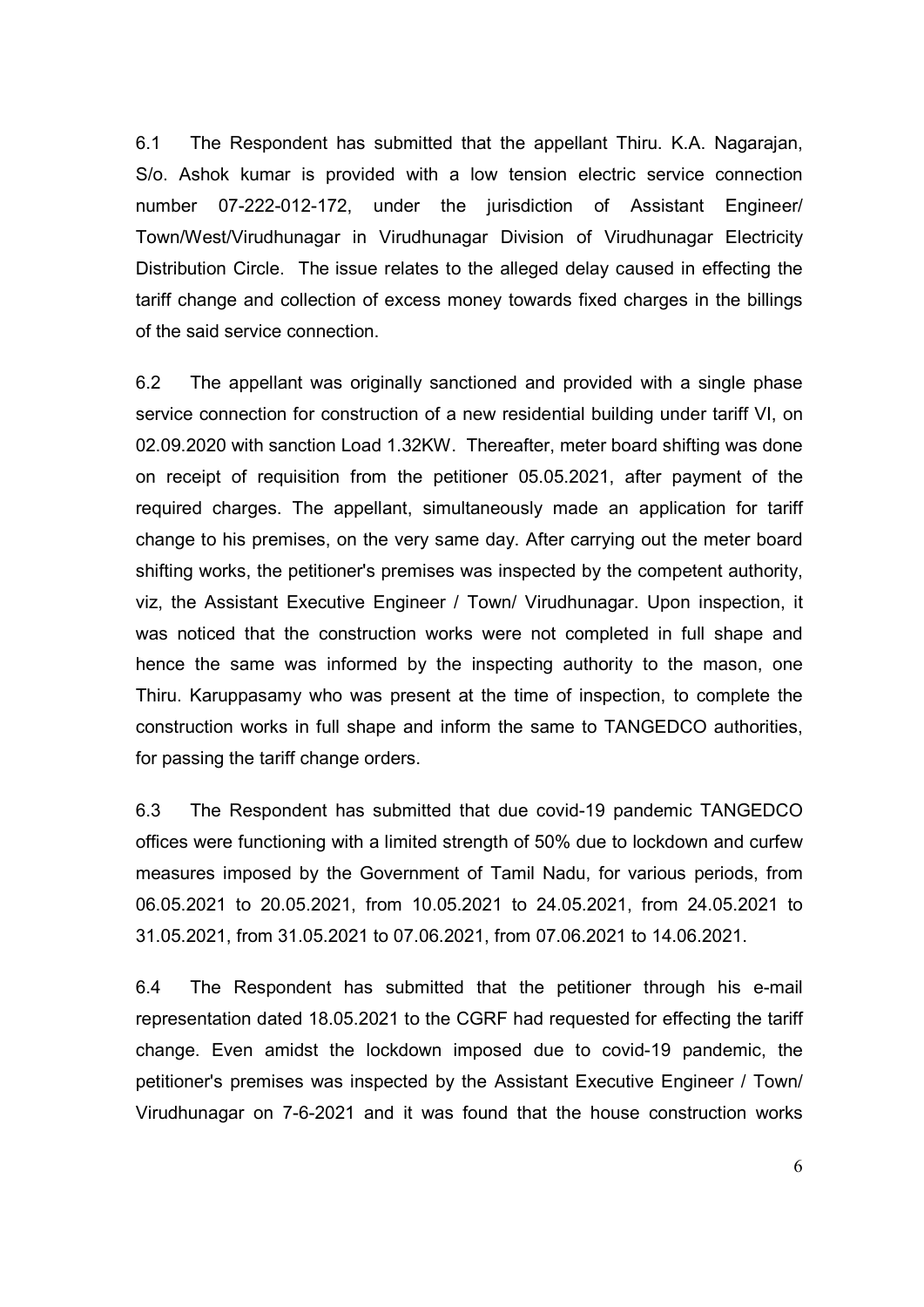were completed and the house was utilized for dwelling even though the construction of compound wall and gate work were not completed.

6.5 The Respondent has submitted that the tariff change from tariff VI to I-A was effected on the date of inspection itself (07.06.2021) by the competent authority, since the construction works were found to be completed. The appellant's contention that he had occupied the house on 19/04/2021 and the production of house property tax receipt does not hold good since mere occupation of the premises would not suffice or adduce any evidence to the effect that the construction works were completed in all respects. In fact, the petitioner's statement in itself is contradictory that even though he had occupied the house on 19.04.2021, he made the tariff change application only on 05.05.2021 and mere occupation of a building does not mean or prove that the construction works were completed in full shape.

6.6 The Respondent has further submitted that as provided in Distribution standards of performance Regulations 2004, a consumer can utilize a service connection given to him for a purpose different from the purpose for which he originally obtained the service connection, only if the same tariff is applicable to the new purpose also. If a different tariff is applicable to the new purpose, the consumer shall apply to the Licensee before changing the purpose and a revised Test Report will be taken indicating the change in tariff.

6.7 The Respondent has submitted that the tariff change was effected without delay that too during the imposition of lockdown enforced on account of the covid-19 pandemic. It is further submitted that TANGEDCO officials and workmen were engaged in maintaining uninterrupted supply to the general public and attended to the Breakdown/Emergency works ensued during this crucial period of History. While effecting the tariff change to the appellant's premises a picture taken on 07.06.2021, shows that the temporary shed provided for keeping the construction materials was kept unremoved, the compound wall not built and the main entrance gate not fixed. Even then, the tariff change was effected since the residence was found to be utilized for domestic purposes on the given day.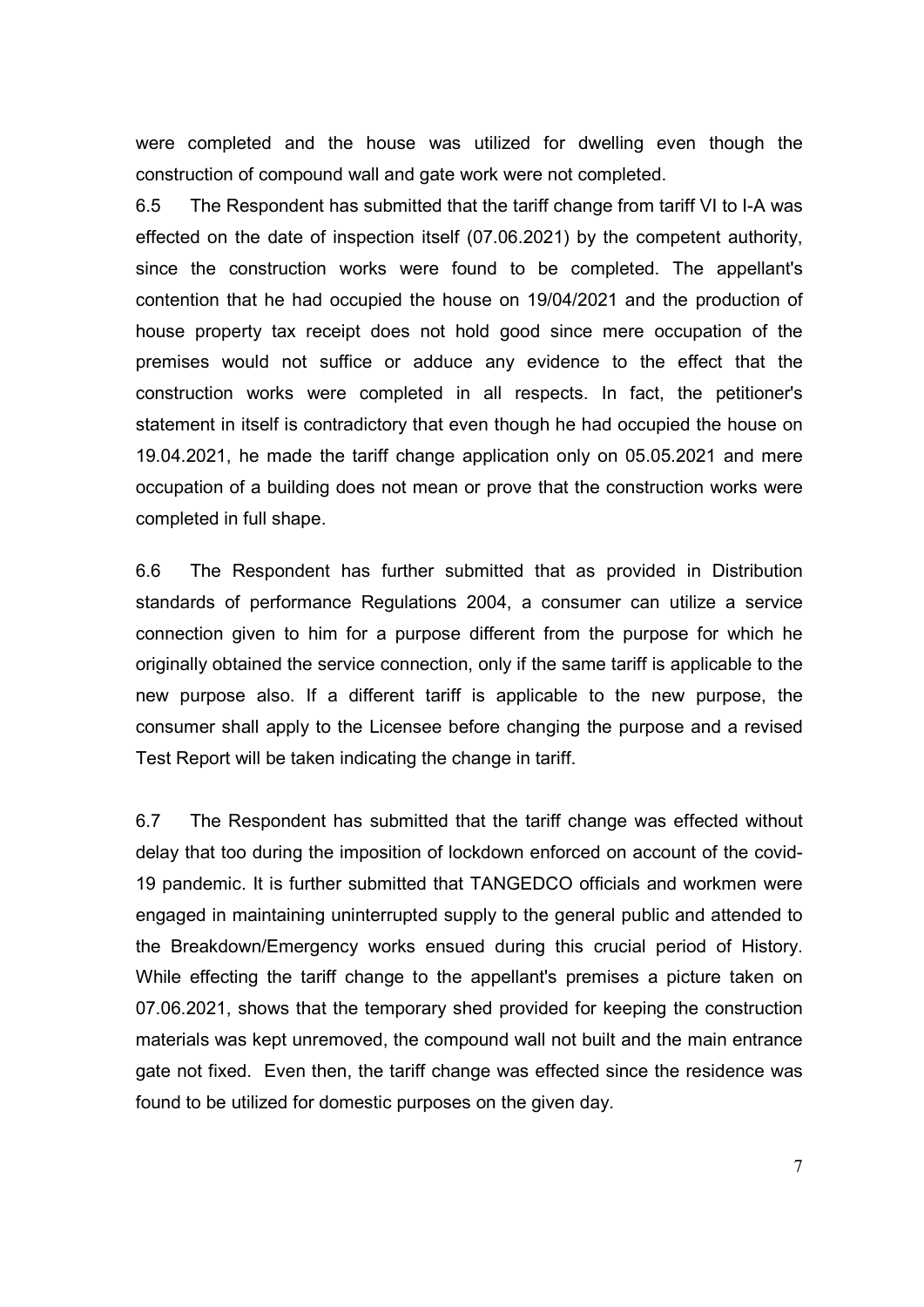6.8 The Respondent has submitted that it was not possible to issue any acknowledgement during the Pandemic period since the limited staff available in the section offices were utilized for the prime purpose of maintaining uninterrupted supply.

6.9 The Respondent has submitted that the petitioner had applied for a load of 1.32KW, while requesting a new service for building construction, on 02.09.20 and the service connection was effected on the same day for the same load. Naturally, the demand charges would be rounded to the next higher decimal, in this case it is 2KW. The fixed charges @ Rs.690 per KW for 2KW =Rs.690x2 =Rs.1380/- and the same was billed. It may be seen from the copy of consumer ledger entries taken from the LT billing software that the consumer/petitioner had been charged for 2KW towards fixed charges uniformly and there was no penalty imposed for exceeding the demand, as alleged by the petitioner.

6.10 The Respondent has submitted that while the CGRF order was in process, the petitioner again made a complaint to the Minnagam Call centre on 06.11.2021 about the same issue. Once the order copy was ready and despatched on 16.11.2021, the same was intimated by the Minnagam staff to the petitioner. The soft copy of the order was furnished to Minnagam for closing the complaint. But the petitioner made a complaint that the order copy was not received by him.

6.11 The Respondent has submitted that the previous postal communications made to the petitioner never failed nor the petitioner remarked about this in CGRF meeting. Only, the CGRF order copy posted through ordinary post was returned on 25.11.2021 with a remark 'Not Known". Hence, the soft copy is uploaded in the web portal so as to ensure the same has been received by the petitioner. Again one more attempt was made and the hard copy was sent through Registered Post on 30.11.2021 and returned on 03.12.2021 with the same remark" Not known" and "Want of New Door No".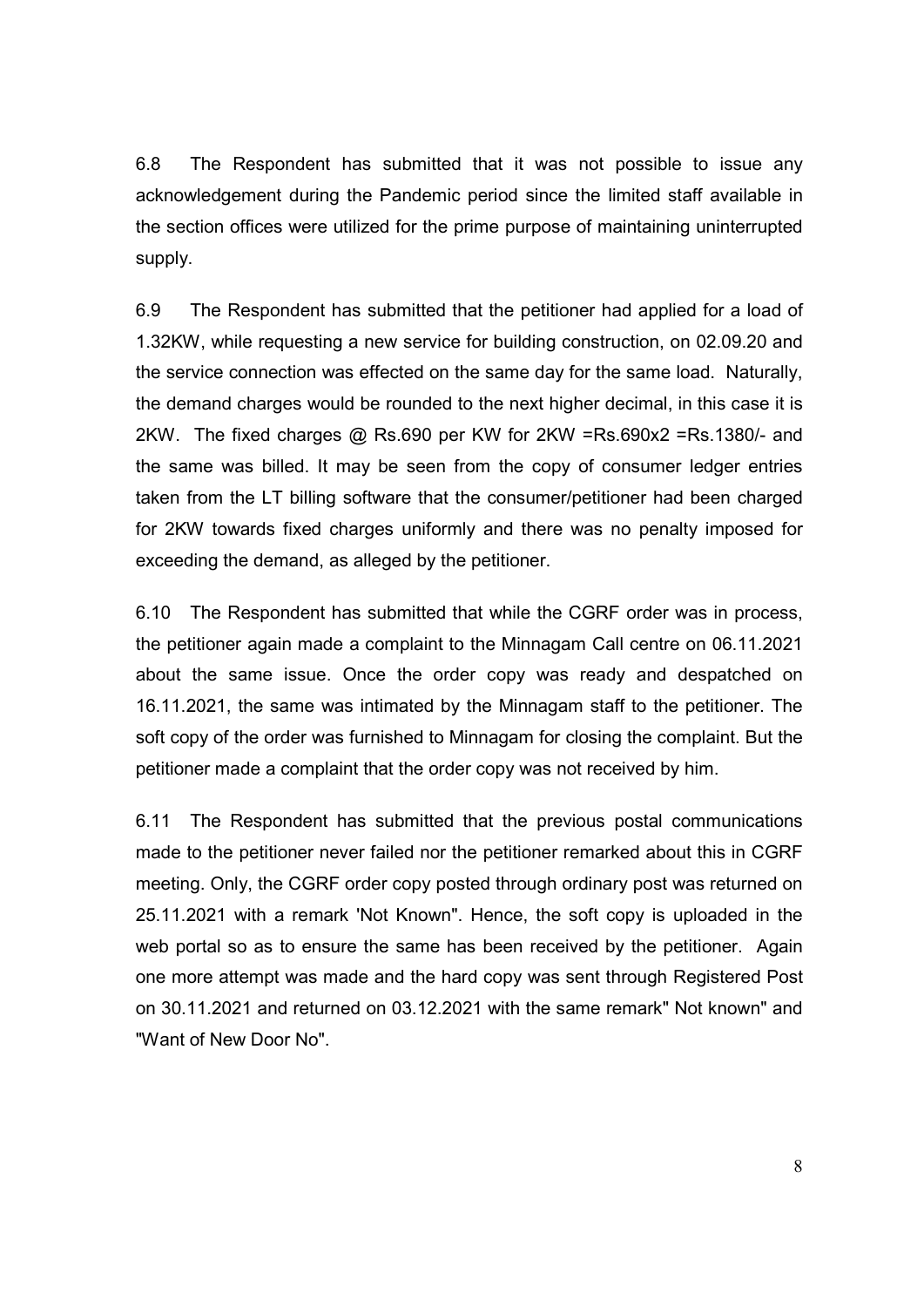6.12 The Respondent has submitted that the petitioner was contacted through the Phone Number mentioned in his petition and as per his request the order copy was served in person by a TANGEDCO staff. The petitioner received the order and gave his acknowledgement without mentioning the date. Thus the petitioner's grievance was attended with great care and hence prayed to dismiss this appeal.

### **7.0 Findings of the Electricity Ombudsman:**

7.1 I have heard the arguments of both the appellant and the Respondent. Based on the arguments and the documents submitted by them, the following conclusion is arrived.

7.2. The Appellant was effected with a service connection No.07-222-012-172 under the jurisdiction of Town/West/Virudhunagar section on 02-09-2020 for construction purpose. The service connection was billed under LT Tariff-VI upto 07.06.2021 i.e., the date on which tariff changed from LT Tariff VI to LT Tariff – IA.

7.3. The Appellant has two grievances before the CGRF of Virudhunagar, upon which appeal filed before this Electricity Ombudsman viz., (i) the alleged delay in effecting of tariff change from LT-VI to LT-IA and, (ii) alleged excess amount collected towards Fixed charges for having exceeded the Sanctioned demand in the Billing of 11/2020.

7.4. The appellant has stated that after completion of construction work, the house was occupied on 19.04.2021. An application was given on 05.05.2021 with the Assistant Engineer / Town / West / Virudhunagar for tariff change from LT-VI to LT-IA with a copy of Property Tax receipt. It is also stated that for such receipt of application, the Respondent AE/Town/West has not issued an acknowledgement for having received the Tariff change application.

7.5 In this connection, the Respondent has stated that the appellant's premise was inspected by the Assistant Executive Engineer/Town / Virudhunagar and he has stated that the construction work was not completed. But it is also seen from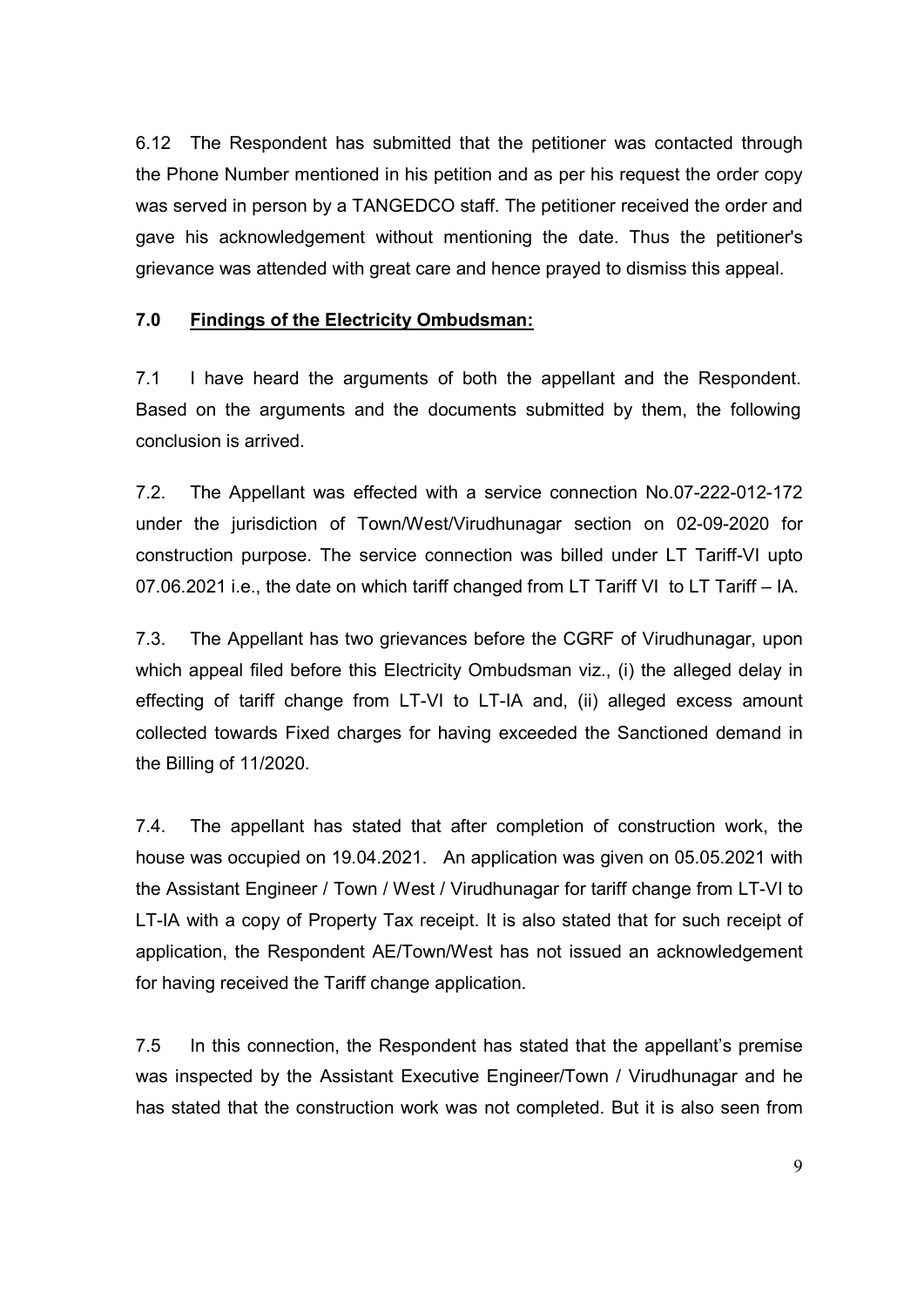the pleadings that, Meter Board shifting work was carried out by the Respondent on 05-05-2021 i.e., on the same date on which the appellant gave the application for tariff change.

7.6 The Respondent has not specified the portion of works which is pending / incomplete and for what reason the tariff change application was not considered. Moreover, it is accepted by the Respondent that the tariff change application received by him on 5.5.2021, but in this regard, the respondent neither acknowledged for having received the application nor sent any reply to the Appellant for not considering the request of tariff change.

7.7. From the documents and evidences produced by the appellant, it is noted that the application for tariff change was given by the appellant on 5.5.2021 after completion of the construction. As the Property tax receipt issued by the Municipality on 29.4.2021 itself for the house of the appellant and the Respondent also carried out the Meter board shifting on 5.5.2021, I believe that there was no reason to refuse the tariff change by the Respondent. Further, the Respondent has stated that TANGEDCO offices were functioning with insufficient staff strength, hence this might be the only reason for not having effected the tariff change in this Service connection. It is felt that the statement of the Respondent that the tariff change couldn't be effected as there was insufficient staff strength due to Covid 19 is not a valid reason since the meter Board has been shifted on the date of tariff change application itself. Further, the statement of the Respondent that it was not possible to issue acknowledgement during pandemic period due to limited staff availability is not acceptable. The Respondent also stated that the tariff change effected to the appellant on 07.06.2021 while the compound wall was not built and the main entrance gate not fixed. However, the Respondent has no specific mention about any ongoing construction or pending construction on the date of application i.e., on 5.5.2021.

7.8. In this regard, I would like to refer Regulation 9 of Tamil Nadu Electricity Distribution Standards of Performance Regulations 2004, which is given below -

"**9. Change of Tariff**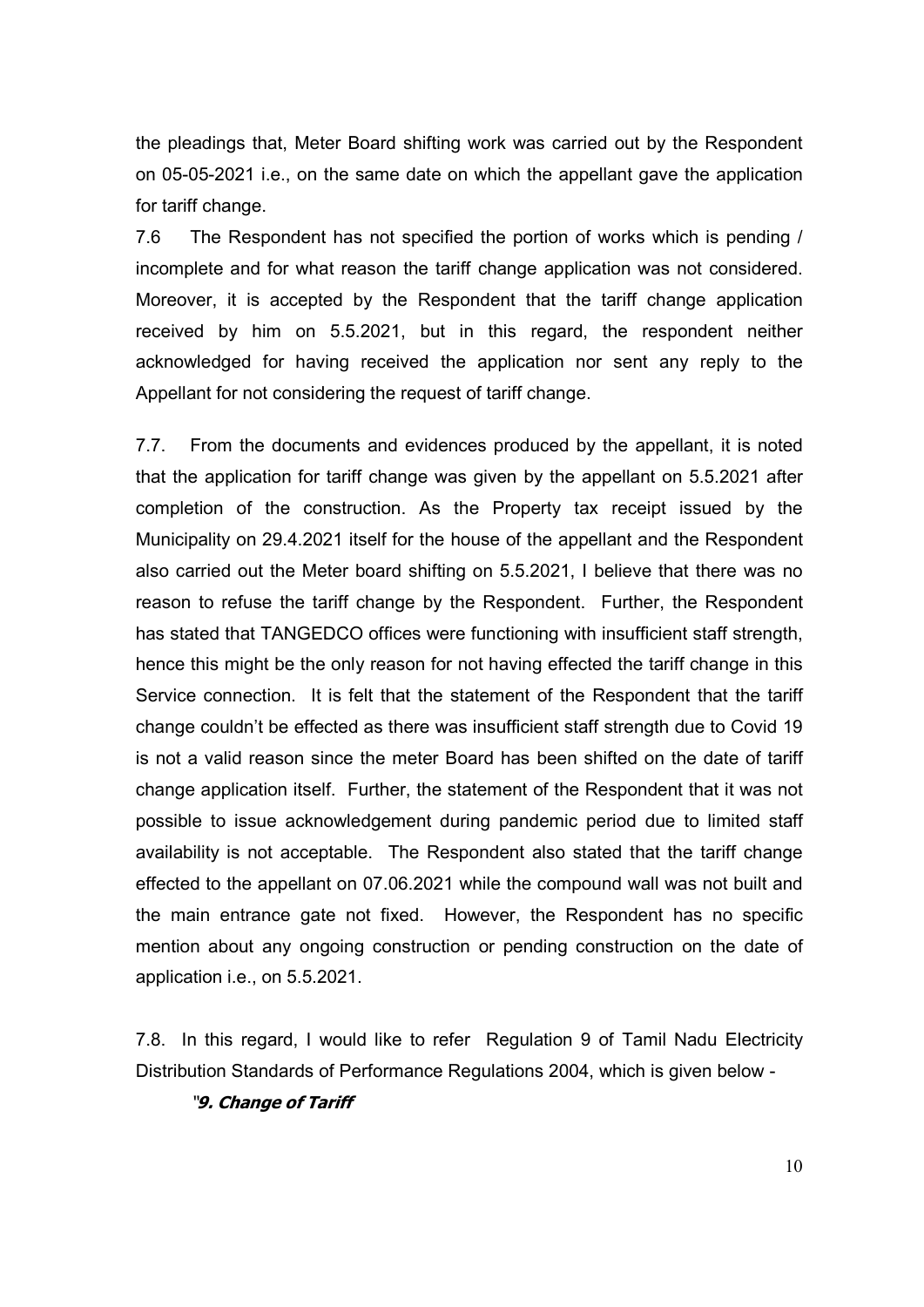A consumer can utilize a service connection given to him for a purpose different from the purpose for which he originally obtained the service connection, only if the same tariff is applicable to the new purpose also. If a different tariff is applicable to the new purpose, the consumer shall apply to the Licensee before changing the purpose and a revised Test Report will be taken indicating the change in the tariff.

The Licensee shall effect change of tariff within seven days from the date of receipt of application from the consumer."

7.9 From the above it is noted that the licensee shall effect change of tariff within seven days from the date of receipt of application from the consumer. In the case on hand, the appellant has applied for change of tariff from LT-VI to LT-IA, along with property tax receipt stating that the construction has been completed and has occupied for domestic purpose. However, the tariff change is refused by the Respondent without having any material evidence. On receipt of application, the respondent himself effected the meter board shifting on 5.5.2021, but on the other hand, the respondent failed to prove that the building construction was incomplete. Moreover, the respondent cannot cite, in this case, the pending construction of compound wall or fixation of main gate as Pending works; since the tariff change was effected by the same authority on 7.6.2021 without insisting of such pending works. Moreover, in general, any consumer cannot be insisted upon by the Respondent in any case to construct the compound wall/main gate.

Therefore I accept the argument of the appellant that the application was made on 5.5.2021 after completion of building construction works. The Respondent should have changed the tariff within seven days i.e. on or before 12.05.2021 as per the Regulation (9) of the TNE Distribution Standards of performance Regulations, 2004. Thus the petitioner is eligible for LT Tariff – IA with effect from 12.5.2021 itself and the billing made for the period from 12.5.2021 to 7.6.2021 under LT Tariff-VI shall have to be revised under LT Tariff – IA. Moreover, the petitioner shall be compensated by Rs.1000 under Regulation 21 (1)(f) of Distribution Standards of Performance.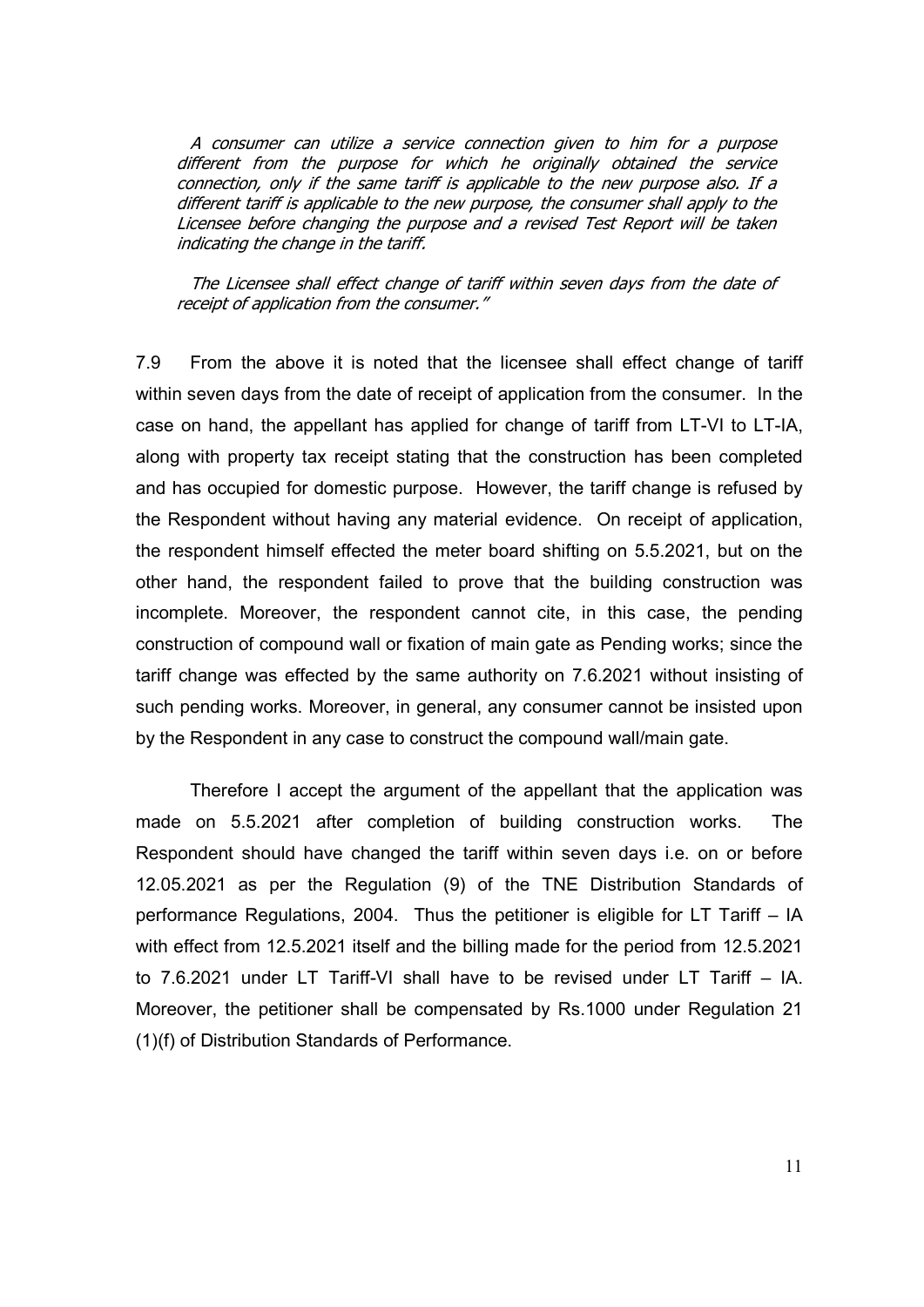7.10 Another issue raised by the appellant is for alleged levy of fixed charges for the demand recorded over and above the sanctioned demand in the Appellant's service. The appellant's service was initially issued with the sanctioned demand of 1.32 KW under LT Tariff-VI. The first month billing was done on 03-09-2020 under proportionate method, and the second Billing period is 11/2020. During 11/2020 assessment (03-11-2020), it is seen that the Maximum Demand recorded as 1.84 KW against the Sanctioned Demand of 1.32 KW. The excess demand charges levied Rs.22, and Fixed charges of Rs.1380. The Energy charges and Demand charges shall have to be levied for LT Tariff VI based on the prevailing Tariff Order dated 11-08-2017 of the TNERC. The relevant paras are given below:

### *"6.2 Tariff for Low Tension Supply Consumers*

### *6.2.1 General Provisions applicable for Low Tension Supply*

 *xxxx xxxx xxxx* 

*(d) In case of LT Tariff IIB 1, II B2, IIC, IIIA 1, IIIA2, IIIB, V and VI, the fixed charges shall be calculated on the basis of the contracted demand. The*  monthly fixed charges shall be calculated on the basis of per kW or part *thereof.* 

*\*\*\*\*\**

### *2.2.14 Low Tension Tariff VI:*

| <b>Tariff</b>         | <b>Commission Determined Tariff</b>                 |                                |
|-----------------------|-----------------------------------------------------|--------------------------------|
|                       | <b>Fixed Charges (Rupees per</b><br>$kW$ per month) | Energy charges in<br>paise/kWh |
| Low Tension Tariff VI | 345                                                 | 1200                           |

- *2.2.14.1 This tariff is applicable for supply of power for temporary activities, construction of buildings and lavish illumination.*
- *2.2.14.2 The electricity supply for the additional construction beyond 2000 square feet in the premises of an existing consumer shall be provided only through a separate service connection and charged under this tariff.*
- *2.2.14.3 For temporary supply, the initial/in-principle approval for such construction or to conduct such temporary activity obtained by the applicant from the appropriate authority, wherever necessary, is adequate to effect the supply.*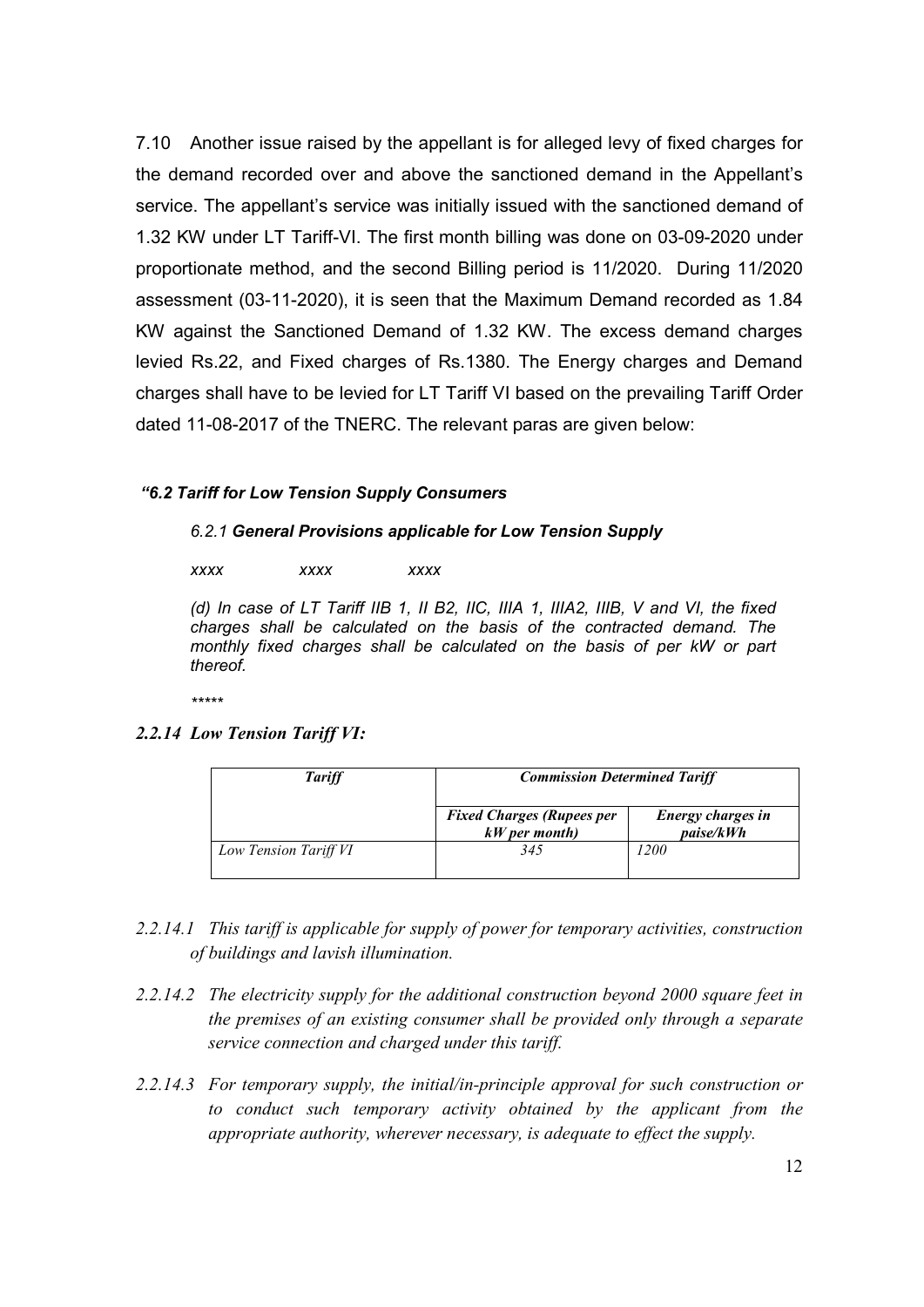# *2.2.14.4 In case of conversion of temporary supply into applicable permanent supply, the same shall be done subject to compliance of codes/regulations/orders.*

*\*\*\*\*"*

7.11 As per the above provisions of the Tariff order, for appellant's Service connection, the Fixed charges shall have to be billed at Rs.345 per kW or part thereof every month. And thus, the calculation of Rs.345 x 2kw x 2 months = Rs.1380, which is in order. It is to be clearly understood by the Appellant that the Fixed charges levied at Rs.1,380/- (rounded of to 2 kw) for every bi-monthly is based on prevailing Tariff Order dt.11.08.2017, and no fixed charges levied by the Respondent for exceeding the sanctioned demand as stated by the Appellant.

# **8.0 Observation:**

8.1 The Respondent's practice of levy of 'Excess demand charges' or 'regularizing such capacity of Demand' which is within the "rounded off" capacity for which the Respondent has already collected the Development charges / Fixed charges is not in order.

# **9.0 Conclusion:**

9.1. With the above findings in para 7 as above, I find merit on the claim of the appellant for refund of LT Tariff charges for the 32 days period under LT – IA and therefore, the respondent is directed to refund the excess amount collection under Tariff VI within 30 days from the date of receipt of this order. However, there is no merit in respect of another claim, regarding the method of billing of Fixed charges during 11/2020 which is said to be in line with the Tariff order in force.

9.2. A compliance report shall be submitted to the Electricity Ombudsman within 30 days from the date of receipt of this order.

9.3 With the above findings, the AP No. 93 of 2021 is finally disposed of by the Electricity Ombudsman. No costs.

> **(S. Devarajan)**  Electricity Ombudsman

"நுகா்வோா் இல்லையேல், நிறுவனம் இல்லை" "No Consumer, No Utility"